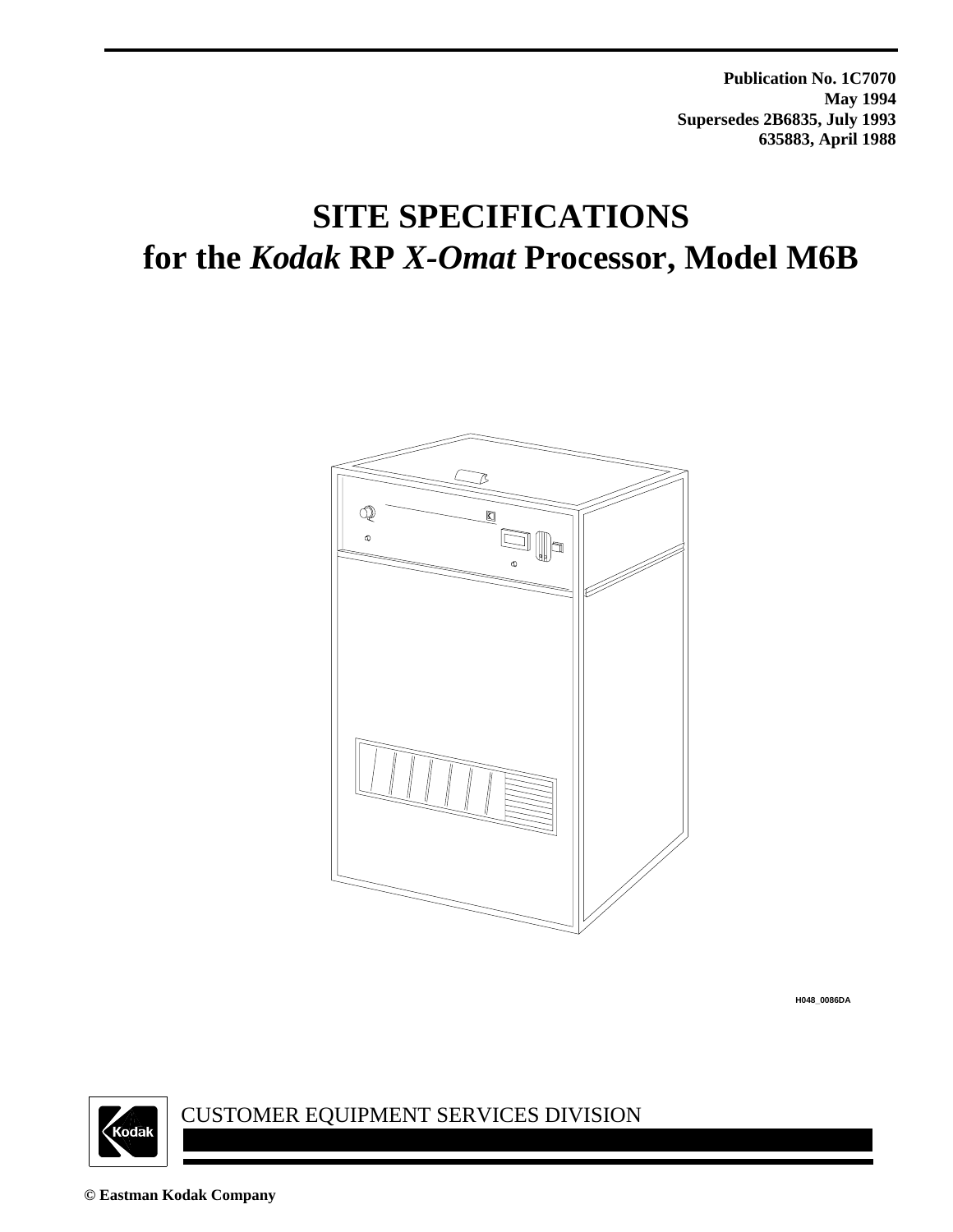#### **PLEASE NOTE** The information contained herein is based on the experience and knowledge relating to the subject matter gained by Eastman Kodak Company prior to publication.

No patent license is granted by this information.

Eastman Kodak Company reserves the right to change this information without notice, and makes no warranty, express or implied, with respect to this information. Kodak shall not be liable for any loss or damage, including consequential or special damages, resulting from any use of this information, even if loss or damage is caused by Kodak's negligence or other fault.

# **Warning**

To avoid hazardous conditions, keep floors and floor coverings around your *Kodak X-Omat* Processor and associated drains clean and dry at all times. Any accumulation of fluids from mixing tanks, drain lines, etc., should be cleaned up immediately. In the event of an accumulation of the liquid due to backup, overflow, or other malfunction of the drain associated with your *Kodak X-Omat* Processor, call a plumber or other contractor to correct any problem with your drain. Kodak accepts no responsibility or liability whatsoever for the serviceability of any drain connected to or associated with a *Kodak X-Omat* Processor. Such drains are the sole responsibility of the customer.

# **ESD**

Possible damage from electrostatic discharge.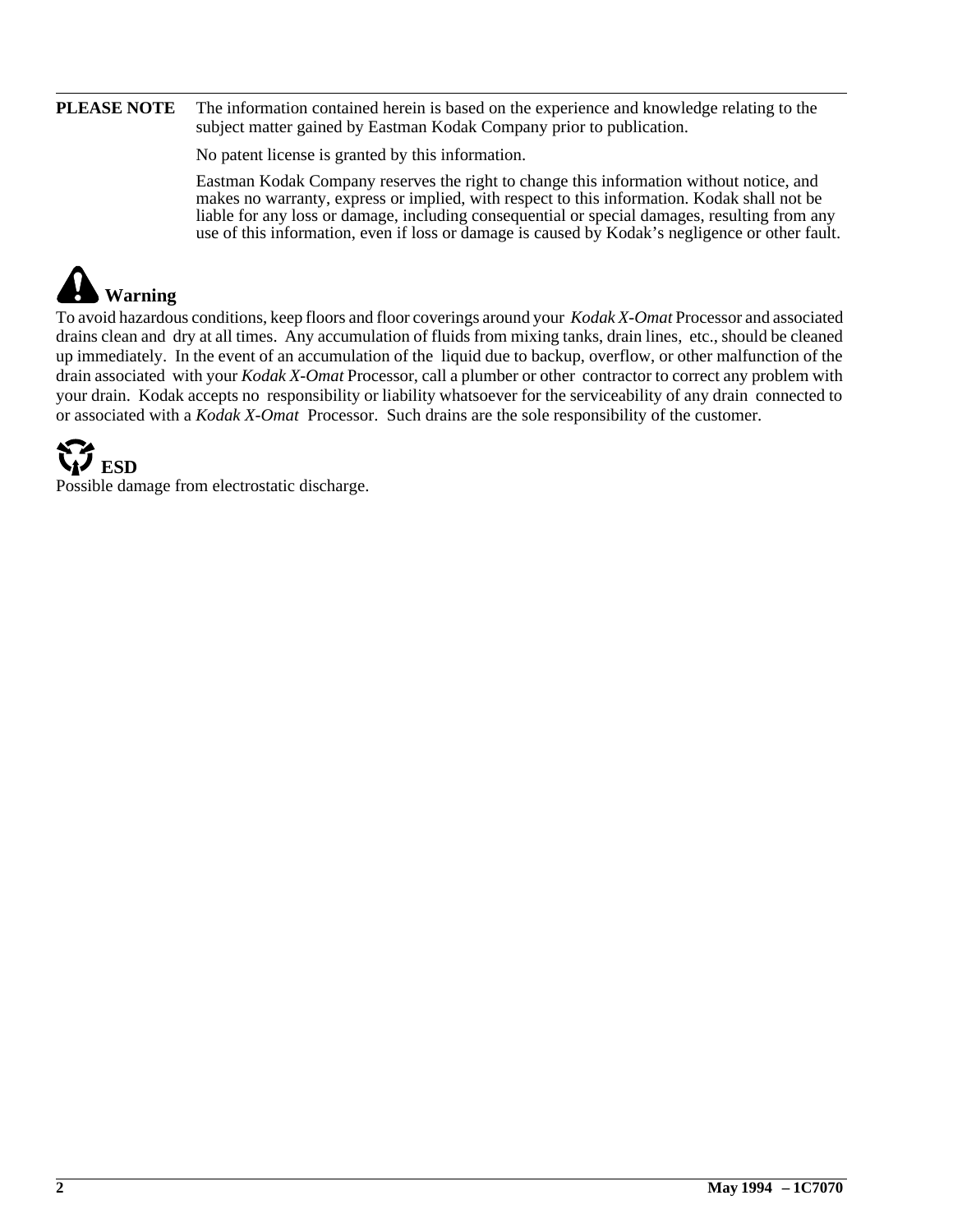# **Table of Contents**

## **Description**

### Page

| $\overline{4}$                   |
|----------------------------------|
| 5                                |
| 6                                |
| 6                                |
| 6                                |
| $\overline{7}$                   |
| $\overline{7}$<br>$\overline{7}$ |
|                                  |
| 8<br>$\overline{8}$              |
| 8                                |
| 10                               |
| 20                               |
|                                  |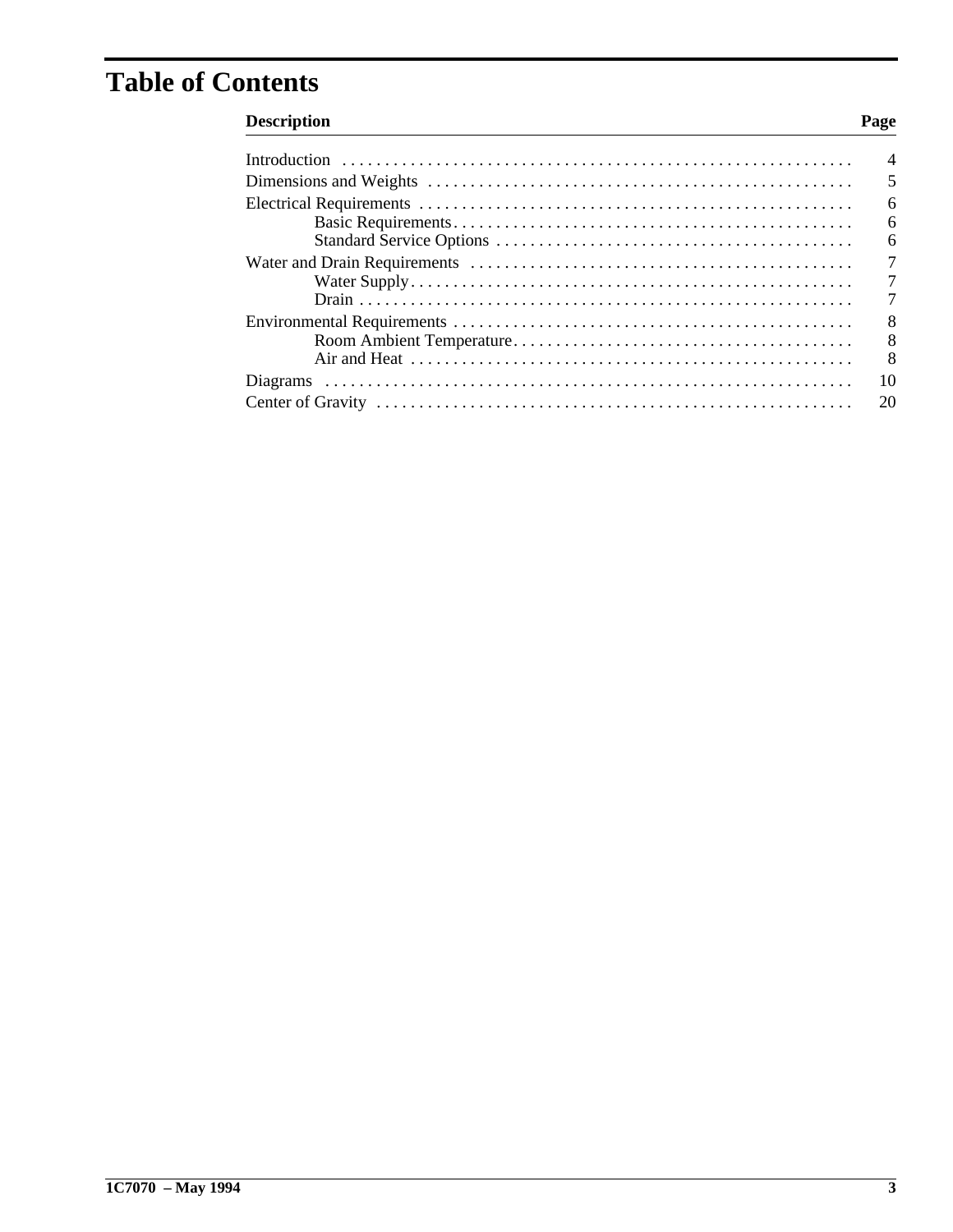# **Introduction**

This publication is part of a series of instruction books that provides technical support information on the KODAK *RP* X-OMAT Processor, Model M6B. For the ease of referencing and reordering the other publications, the following tables provide the part numbers for each of the publications.

|                         |                           | <b>Publications for M6B Processors - Serial Numbers 15,000 and Above</b> |                   |                                            |                                 |                   |
|-------------------------|---------------------------|--------------------------------------------------------------------------|-------------------|--------------------------------------------|---------------------------------|-------------------|
|                         | Complete<br><b>Binder</b> | <b>Operator</b><br><b>Manual</b>                                         | <b>Site Specs</b> | <b>Installation</b><br><b>Instructions</b> | <b>Service</b><br><b>Manual</b> | <b>Parts List</b> |
| Publication<br>Part No. | 246630                    | 1C7061                                                                   | 1C7070            | 246626                                     | 246628                          | 246629            |

|                         | <b>Publications for M6B Processors - Serial Numbers 10,000 to 14,999</b> |                                  |                   |                                            |                                 |                   |
|-------------------------|--------------------------------------------------------------------------|----------------------------------|-------------------|--------------------------------------------|---------------------------------|-------------------|
|                         | Complete<br><b>Binder</b>                                                | <b>Operator</b><br><b>Manual</b> | <b>Site Specs</b> | <b>Installation</b><br><b>Instructions</b> | <b>Service</b><br><b>Manual</b> | <b>Parts List</b> |
| Publication<br>Part No. | 635881                                                                   | 1C7061                           | 1C7070            | 635884                                     | 635885                          | 635882            |

|                         | <b>Publications for M6B Processors - Serial Numbers Below 10,000</b> |                           |                   |                                            |                                 |                   |
|-------------------------|----------------------------------------------------------------------|---------------------------|-------------------|--------------------------------------------|---------------------------------|-------------------|
|                         | Complete<br><b>Binder</b>                                            | Operator<br><b>Manual</b> | <b>Site Specs</b> | <b>Installation</b><br><b>Instructions</b> | <b>Service</b><br><b>Manual</b> | <b>Parts List</b> |
| Publication<br>Part No. | <b>Not</b><br>Available                                              | 1C7061                    | 1C7070            | 635812                                     | 635828                          | 635860            |

It is recommended that these publications be kept in the binder provided. If an individual document gets misplaced or destroyed, reorder a copy from your Eastman Kodak Representative.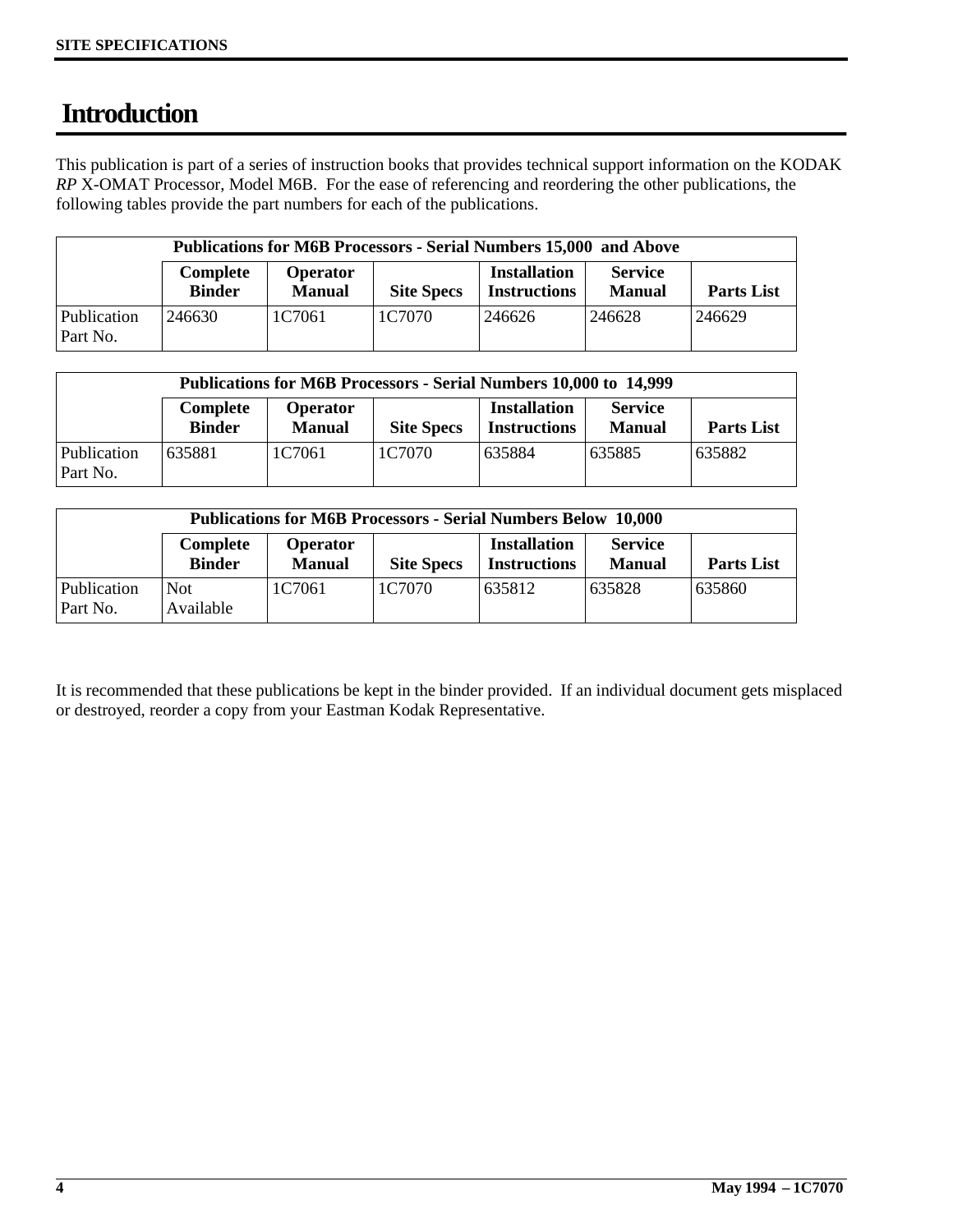# **Dimensions and Weights**

| <b>Description</b>                                                   | <b>Crated</b>                      | <b>Uncrated</b>                                                                                                                               |
|----------------------------------------------------------------------|------------------------------------|-----------------------------------------------------------------------------------------------------------------------------------------------|
| Length                                                               | $71.1 \text{ cm} (28 \text{ in.})$ | 63.5 cm (25 in.) Without feed tray<br>(Includes knobs and fittings.)<br>97.8 cm $(38.5 \text{ in.})$ With feed tray<br>(Includes dryer knob.) |
| Width                                                                | $90.2$ cm $(35.5 \text{ in.})$     | $76.2$ cm $(30 \text{ in.})$                                                                                                                  |
| Height                                                               | 152.4 cm $(60 \text{ in.})$        | 123.2 cm $(48.5 \text{ in.})$                                                                                                                 |
| Weight (Tanks Empty)                                                 | 223.2 kg (492 lb)                  | 201 kg (442 lb)                                                                                                                               |
| Weight (Tanks Full)                                                  | Not Applicable                     | 235 kg (519 lb)                                                                                                                               |
| <b>Approximate Solution Height</b><br>from the Base of the Processor | Not Applicable                     | 107.2 cm $(42.5 \text{ in.})$                                                                                                                 |

|  | Table 1 Dimensions and Weight of the Processor |  |  |
|--|------------------------------------------------|--|--|
|--|------------------------------------------------|--|--|

| <b>Table 2</b> Maintenance and Operation |
|------------------------------------------|
| <b>Access Requirements</b>               |

| <b>Description</b>          | <b>Recommendation</b> |
|-----------------------------|-----------------------|
| Dryer End of Processor      | 91.4 cm (36 in.)      |
| Feed End of Processor       | 91.4 cm (36 in.)      |
| Drive Side of Processor     | 91.4 cm (36 in.)      |
| Non-Drive Side of Processor | 91.4 cm (36 in.)      |
| Top of Processor            | 91.4 cm (36 in.)      |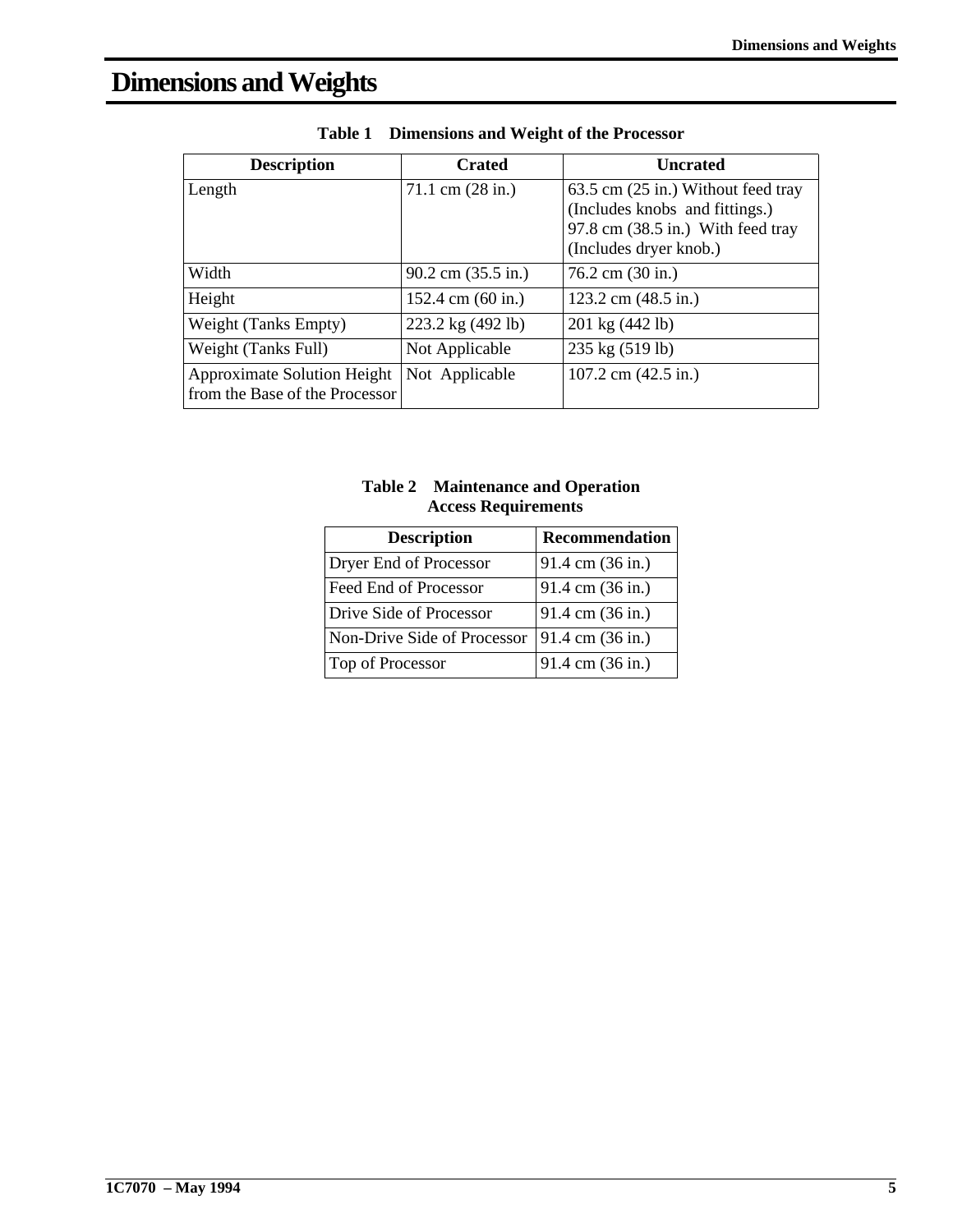## **Electrical Requirements**

## **Basic Requirements**



All electrical services, **including earth ground**, must comply with local and national electrical codes.

- 30 A, single-phase, 208/220, 3-wire, earth ground required.
- Main Power Disconnect (wall-mounted, not furnished)

The main power disconnect switch must consist of a minimum 2-pole thermo-magnetic circuit breaker with solid neutral and common trip, or a fused disconnect switch. This switch must be:

- located on a wall adjacent to the processor in the lighted area
- easily accessible from the processor site
- visible from the processor site.

## **Standard Service Options**



All electrical services, **including earth ground**, must comply with local and national electrical codes.

| <b>Voltage</b> | <b>Frequency</b> | <b>Service</b>            |
|----------------|------------------|---------------------------|
| <b>Volts</b>   | Hz               |                           |
| 100/200        | 50/60            | Single-phase, 3-wire      |
| 120/208        | 60               | Three-phase*, 3-wire, Wye |
| 120/240        | 60               | Single-phase, 3-wire      |
| 127/220        | 50               | Three-phase*, 3-wire, Wye |
| 220/380        | 50               | Three-phase*, 3-wire, Wye |
| 240/415        | 50               | Three-phase*, 3-wire, Wye |
| 220            | 50/60            | Single-phase, 2-wire      |
| 240            | 50/60            | Single-phase, 2-wire      |

#### **Table 3 Service Options**

\*L1, L2, and Neutral used in this configuration are sometimes referred to as Single-Phase connections.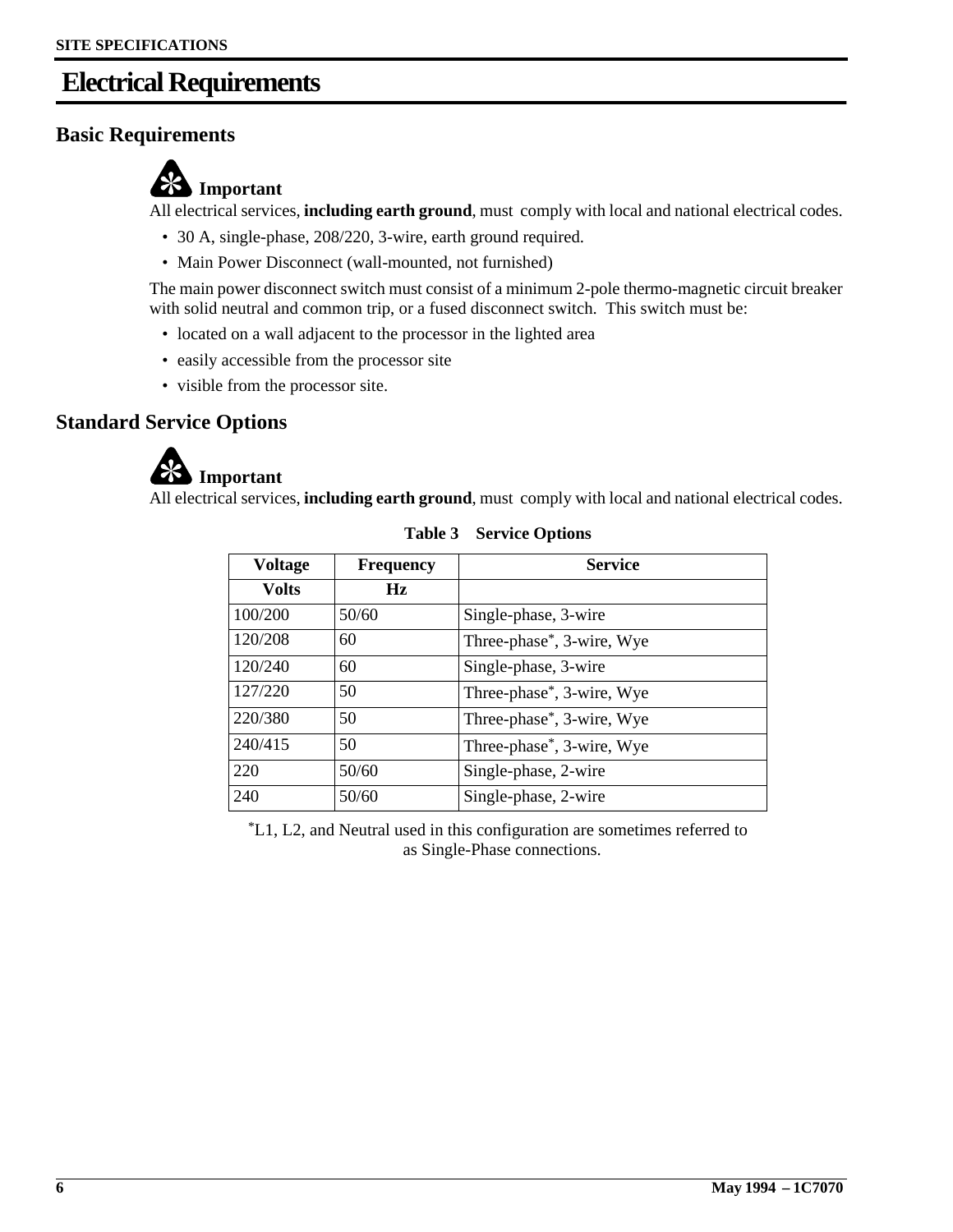## **Water and Drain Requirements**

## **Water Supply**

- a. Processor Supply
	- 1. Temperature:  $4$  to 29.4C (40 $\degree$  to 85 $\degree$ F)
	- 2. Pressure: 172.35 to 448.11 kPa (25 to 65 psi). Install regulator if required.
	- 3. Volume: Controlled within the processor to 5.7 L/min (1.5 gal/min).
	- 4. Filtration: A 50-micron filter is required, but it is not supplied with the processor.
- b. Water service must comply with local codes.
- c. Tempered water service is suggested for processor cleaning and for mixing chemicals manually.
- d. A molded adapter and washer are provided to adapt the processor garden hose fitting to the 1/2 in. NPT (male).

## Note

If the upper limit of the room ambient or the water supply temperature to the processor is exceeded, the developer temperature may not be controlled correctly. A water chiller may be required.

## **Drain**

# **Warning**

- Drains must be made of chemically resistant, non-corrosive material. Use PVC or the equivalent.
- The drain must have a minimum diameter of 7.6 cm (3 in.) and be free of obstruction.
- Drain service must comply with all local codes.
- Locate the drain within 1.5 m (60 in.) of the processor.
- The drain line should slope gradually downward to the floor drain.

**Capacity:** 15 L/min (4 gal/min). **Connection:** Open drain; avoid solid connection.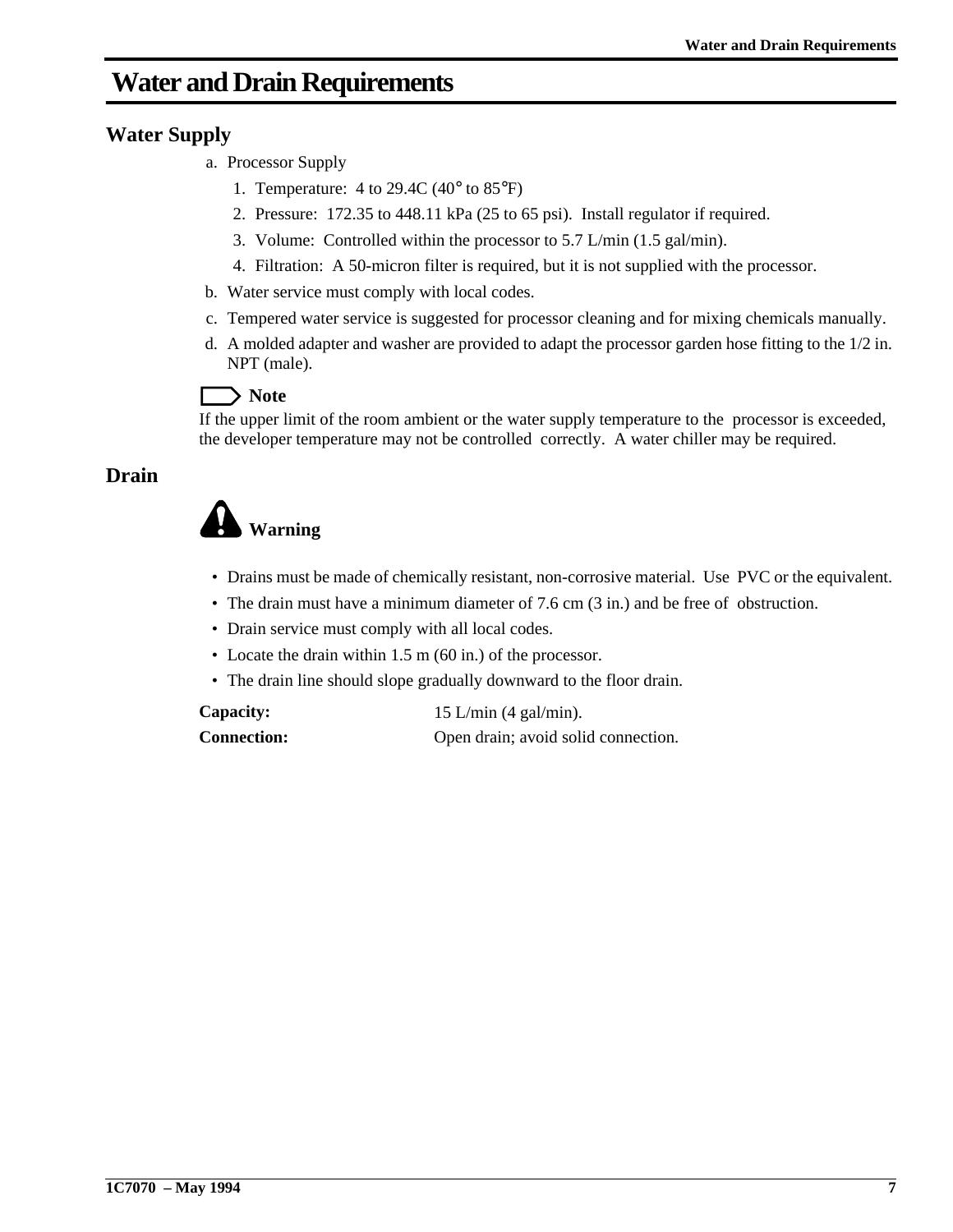## **Environmental Requirements**

### **Room Ambient Temperature**

- Temperature:  $15^{\circ}$  to  $30^{\circ}$ C (59° to  $86^{\circ}$ F)
- Humidity: 15% to 76%

## **Note**

If the upper limit of the room ambient or the water supply temperature to the processor is exceeded, the developer temperature may not be controlled correctly. A water chiller may be required.

### **Air and Heat**

- a. Air Exhaust (full load)
	- 1. Volume:  $1.9 \text{ m}^3/\text{min}$  (65 ft $^3/\text{min}$ )
	- 2. Temperature: 66°C (150°F) maximum
	- 3. Moisture>300 gr/min or 121 gr/kg (55 gr/lb) of air
- b. Heat load to room: 4220 kJ/hr (4000 Btu/hr)

**To protect the processor and equipment directly interfaced with the processor, the dryer must be vented according to the following specifications. Failure to properly vent the dryer exhaust can cause corrosion within the processor and interfaced equipment. In addition, the probability of processor-related film artifacts is increased.**

- 1. The processor exhaust duct must be connected to the building exhaust ducting system. Disposal of effluent air must comply with prevailing environmental codes.
- 2. The following table should be used to determine the proper amount of negative air within the duct at the end to be connected to the processor. To prevent venturi effect at the duct opening, all measurements should be made at a point 30.5 cm (12 in.) from the open end of the duct to be attached to the processor.

Compare the average reading with the table below.

|                                   | <b>Negative Static Pressure, (Water Head)</b> |                        |  |
|-----------------------------------|-----------------------------------------------|------------------------|--|
| <b>Duct Diameter</b>              | MIN                                           | <b>MAX</b>             |  |
| $(76 \text{ mm} (3 \text{ in.}))$ | $(0.76 \text{ mm } (0.03 \text{ in.})$        | $1.02$ mm $(0.04$ in.) |  |
| $102 \text{ mm} (4 \text{ in.})$  | $0.25$ mm $(0.01$ in.)                        | $0.51$ mm $(0.02$ in.) |  |

**Table 4 Static Pressures**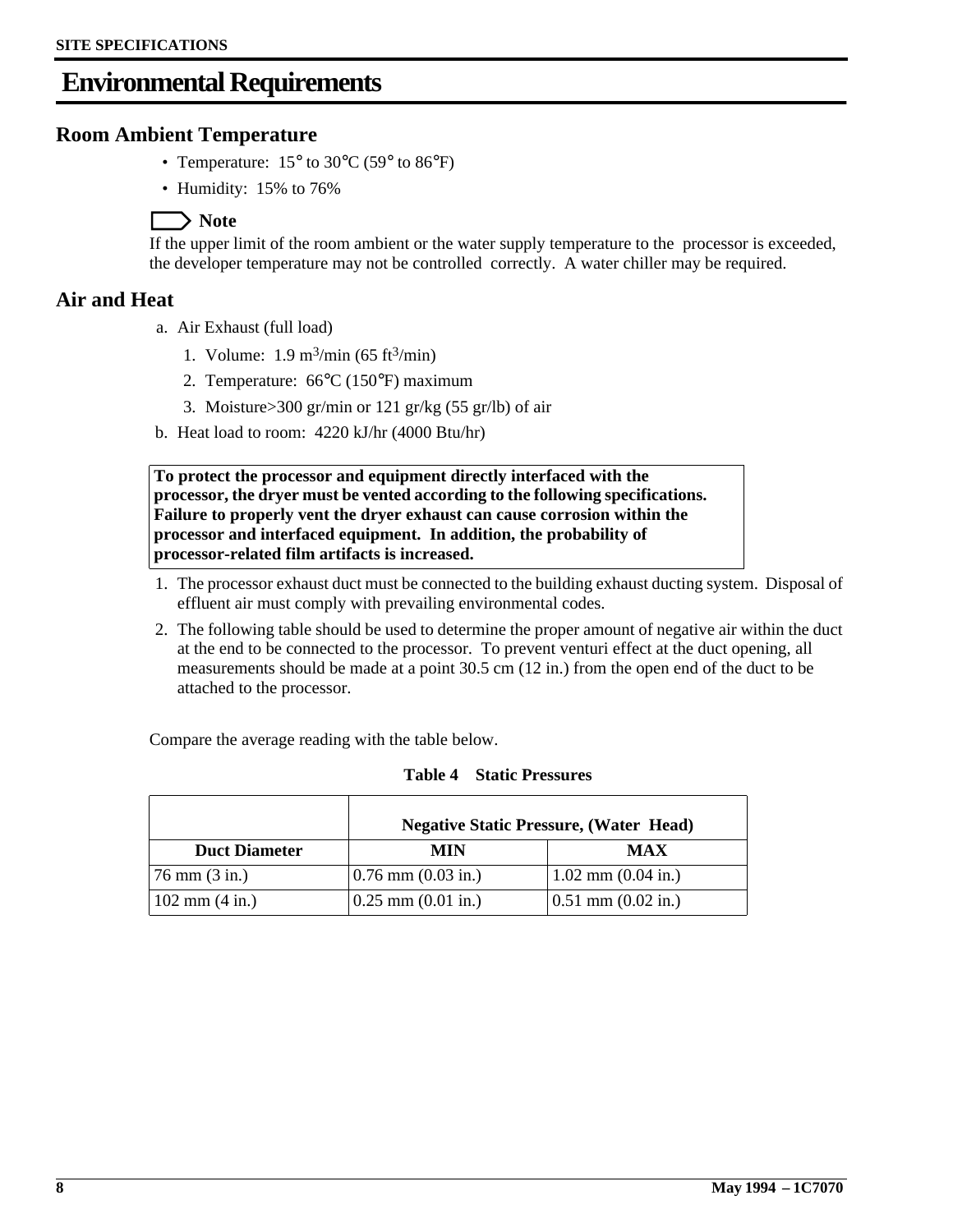3. Measurement can be made using an Air Meter, available through Service Parts Management as TL-2431. Measurement of negative air within flexible duct hoses will be simplified with the use of a modified Chemical Replenisher Check Tube P/N 592380, cut to a 30.5 cm (12 in.) straight line length, and connected to the rubber hose supplied with the Air Meter. An alternative is to use a hose support made from a straight piece of wire, such as a coat hanger, and tape the rubber hose to it.

#### Figure 1 **Measuring Negative Static Pressure**



4. If solid metal or rigid plastic ducting is attached to the processor in a manner which would prevent easy removal, a small hole may be created at a point approximately 30.5 cm (12 in.) from the processor vent connection. The "L" shaped metal tube provided with the Air Meter can then be inserted through the opening. When measuring negative air, the tube tip opening should be pointed in the direction of airflow away from the processor.

# **Important**

The processor must be turned off when making air measurements. The Air Meter should be held in the vertical position to assure the greatest accuracy. The meter tubing must not be kinked.

5. It is most important that negative airflow in the processor exhaust duct remains constant when the processor is in the run, standby, and shut-down modes.

When processors are installed in darkroom wall openings, it is most important that darkroom air pressure exceeds the air pressure of the area surrounding the darkroom. This is intended to prevent air cascading through the processor into the darkroom area. Proper balancing of dark/lighted room air in addition to correct dryer venting will not only maximize containment of chemical fumes and vapors within the processor and its dryer exhausting system, but the incidence of film artifacts occurring in the out-of-solution transport roller sections will be greatly reduced.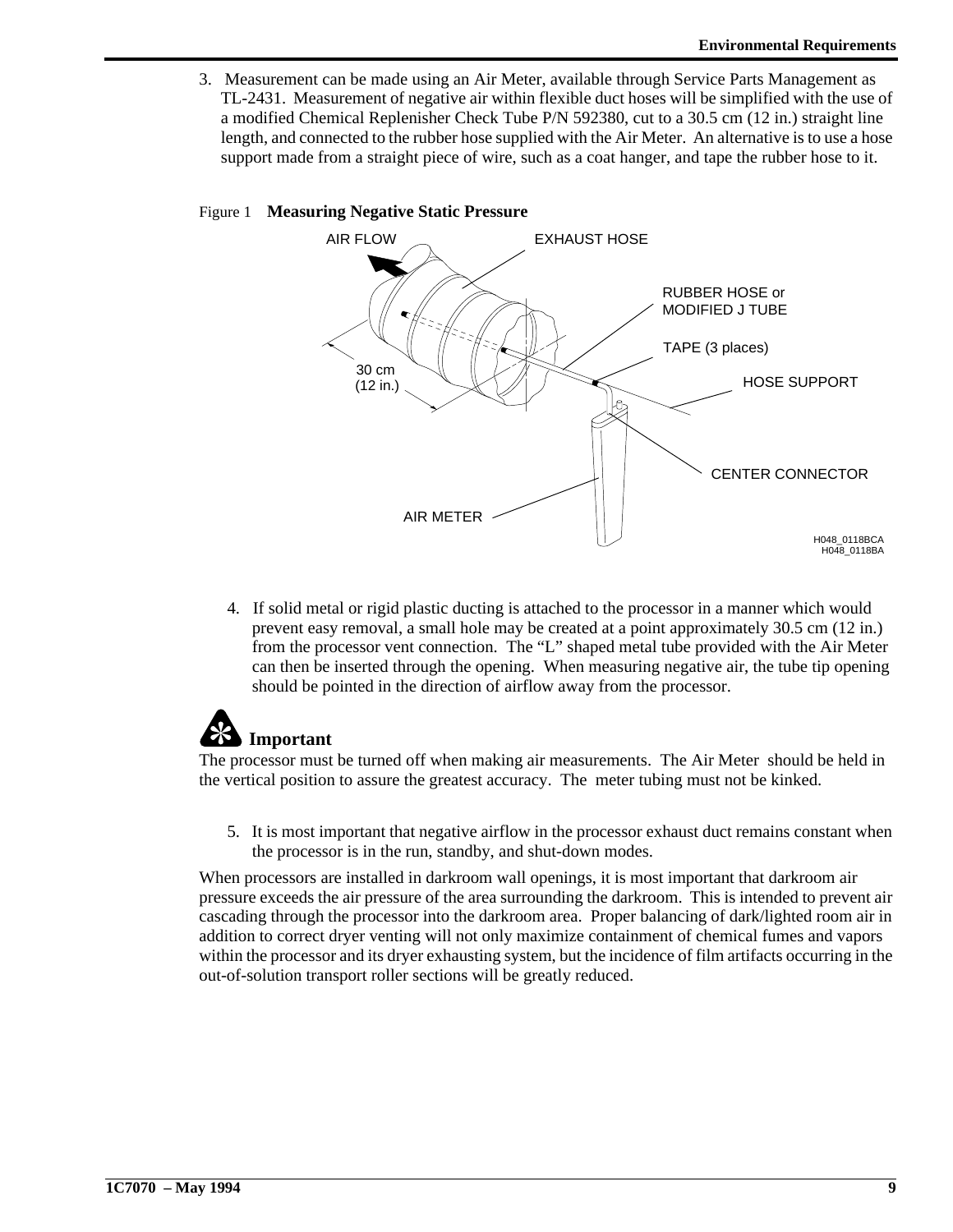## **Diagrams**

Figure 2 **Feed-End View of the Processor**

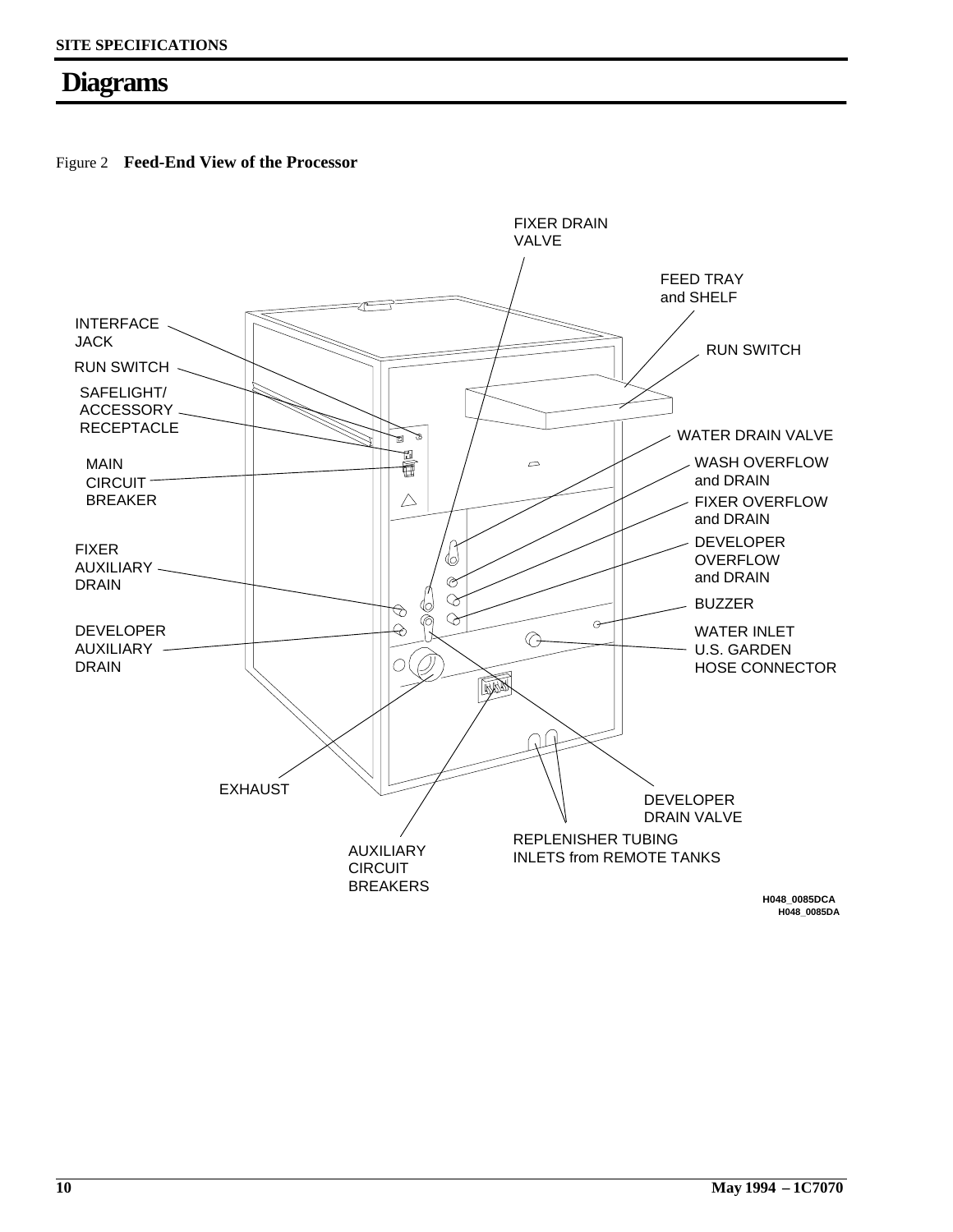Figure 3 **Receiving-End View of the Processor**



**H048\_0086DA H048\_0086DCA**



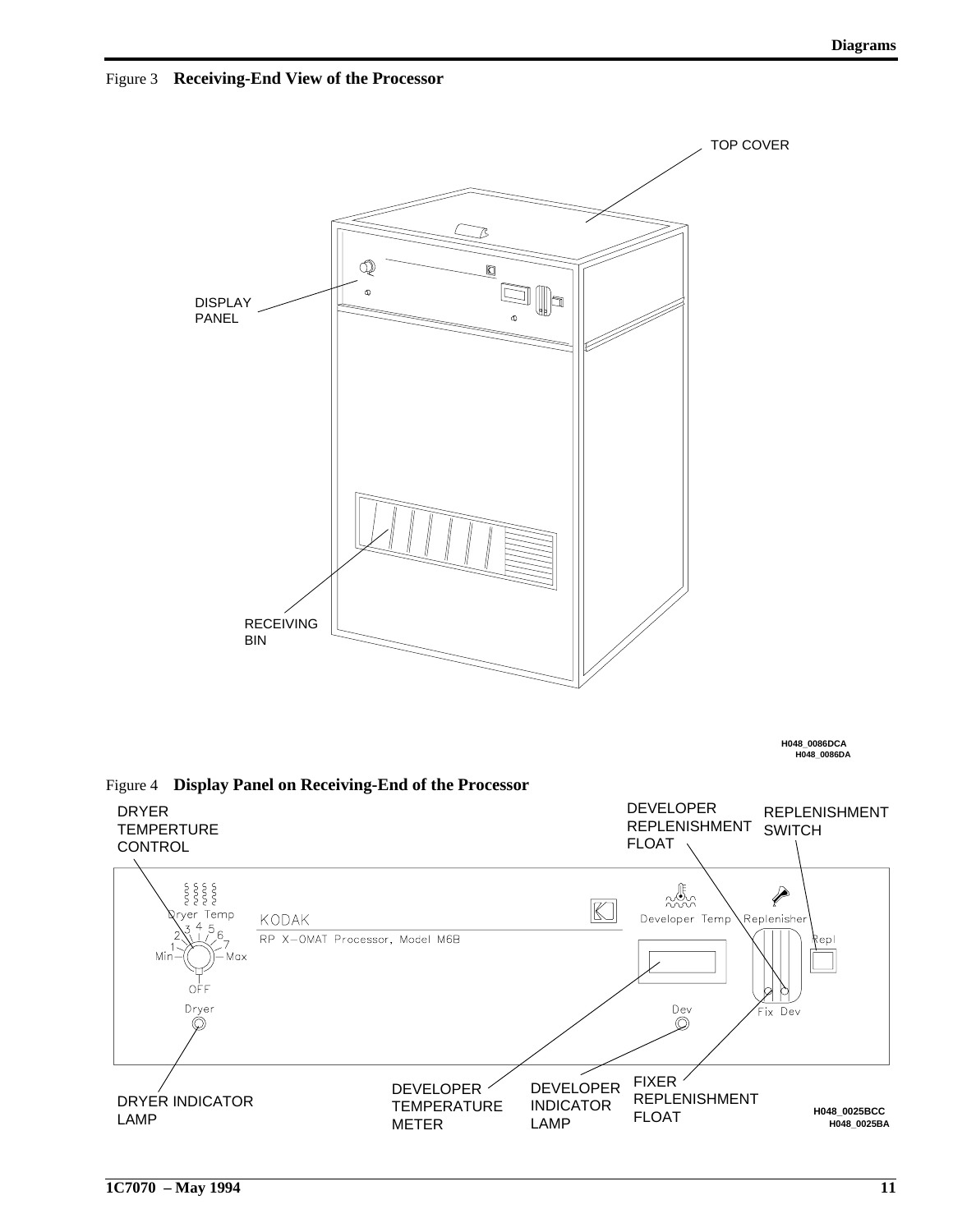#### Figure 5 **Feed-End Dimensions of the Processor**



**H048\_0121EC**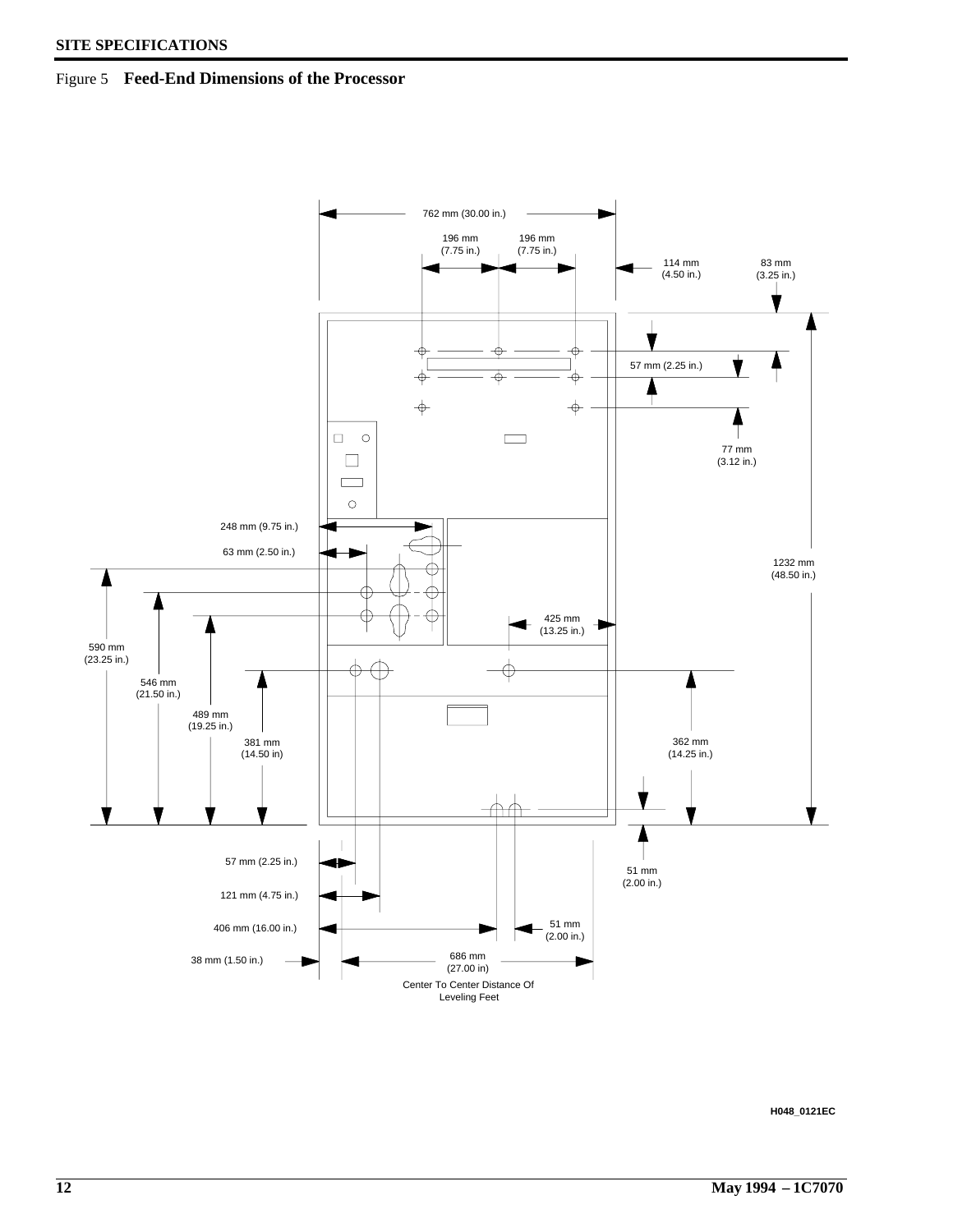

**H048\_0120DA H048\_0120DCA**

| <b>DESCRIPTION</b>                         | <b>DIMENSION</b>            | <b>14 GAL</b>                        | <b>30 GAL</b>                                                   | <b>55 GAL</b>                                   |
|--------------------------------------------|-----------------------------|--------------------------------------|-----------------------------------------------------------------|-------------------------------------------------|
| Max Platform Height                        | "A" Fig. $6$                | $48.3$ cm $(19 \text{ in.})$         | $35.6$ cm $(14 \text{ in.})$                                    | $15.2$ cm $(6 \text{ in.})$                     |
| <b>Tank Diameter</b>                       | "B" Fig. $6$                | $ 43.2 \text{ cm } (17 \text{ in.})$ | $55.9$ cm $(22 \text{ in.})$                                    | $61.0 \text{ cm}$ (24 in.)                      |
| Tank Height                                | "C" Fig. $6$                | $ 58.4 \text{ cm} (23 \text{ in.})$  | $70.5$ cm $(27.75$ in.)                                         | 90.8 cm (35.75 in.)                             |
| <b>External Replenishment</b><br>Tank Area | "D" x "E"<br>$(MIN)$ Fig. 7 | 61.0 X 127.0 cm<br>(24 X 50 in.)     | $161.0 \times 152.4 \text{ cm}$<br>$(24 \times 60 \text{ in.})$ | 66.0 x 172.7 cm<br>$(26 \times 68 \text{ in.})$ |

**Table 5 Dimensions for Replenisher Tanks**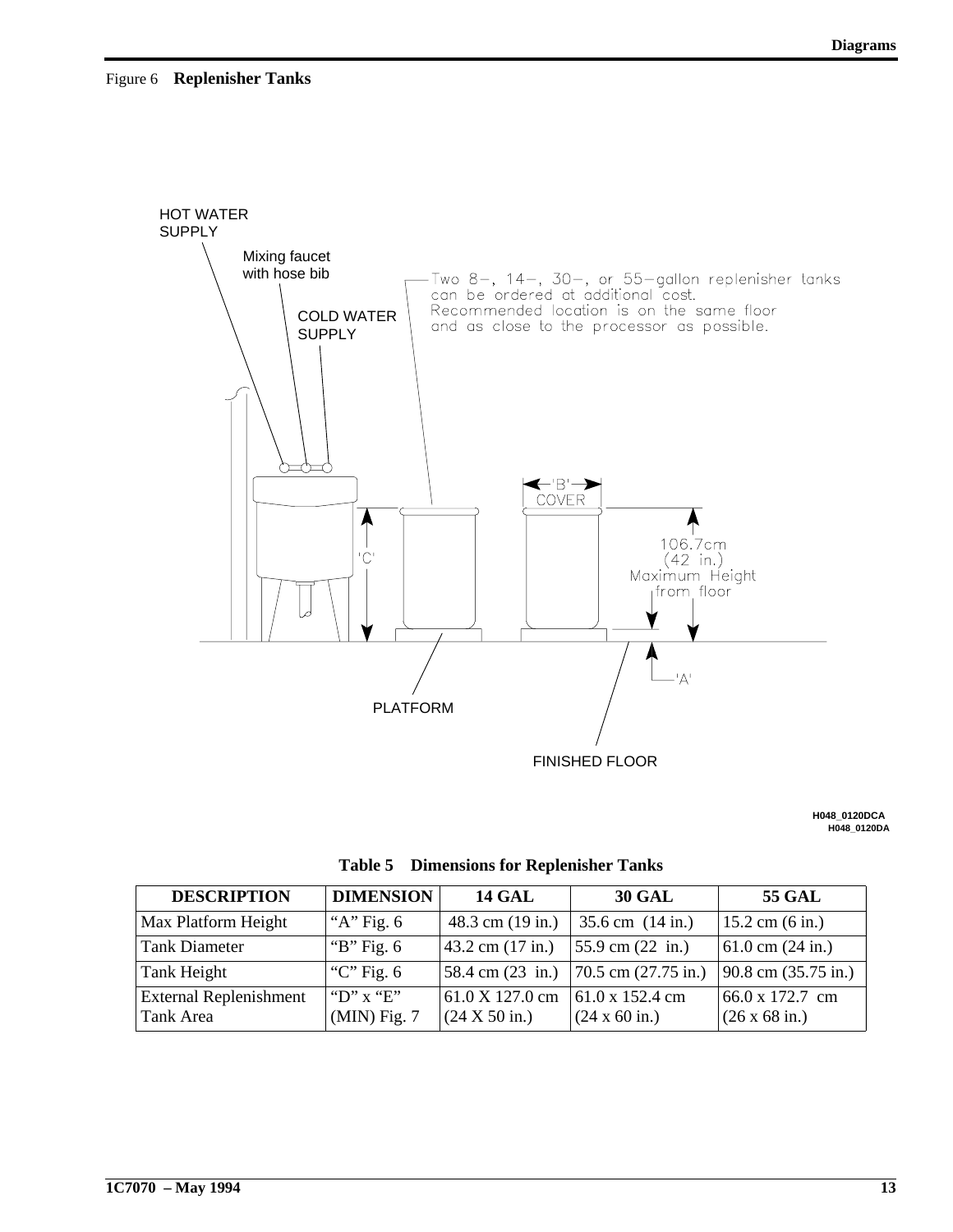Figure 7 **Suggested Room Layout and Drain Locations**



H108\_0006DA

| <b>Description</b>          | Recommendation   |
|-----------------------------|------------------|
| Receiving-End of Processor  | 91.4 cm (36 in.) |
| Feed-End of Processor       | 91.4 cm (36 in.) |
| Drive-Side of Processor     | 91.4 cm (36 in.) |
| Non-Drive Side of Processor | 91.4 cm (36 in.) |
| Top of Processor            | 91.4 cm (36 in.) |

**Table 6 Maintenance and Operation Access Requirements**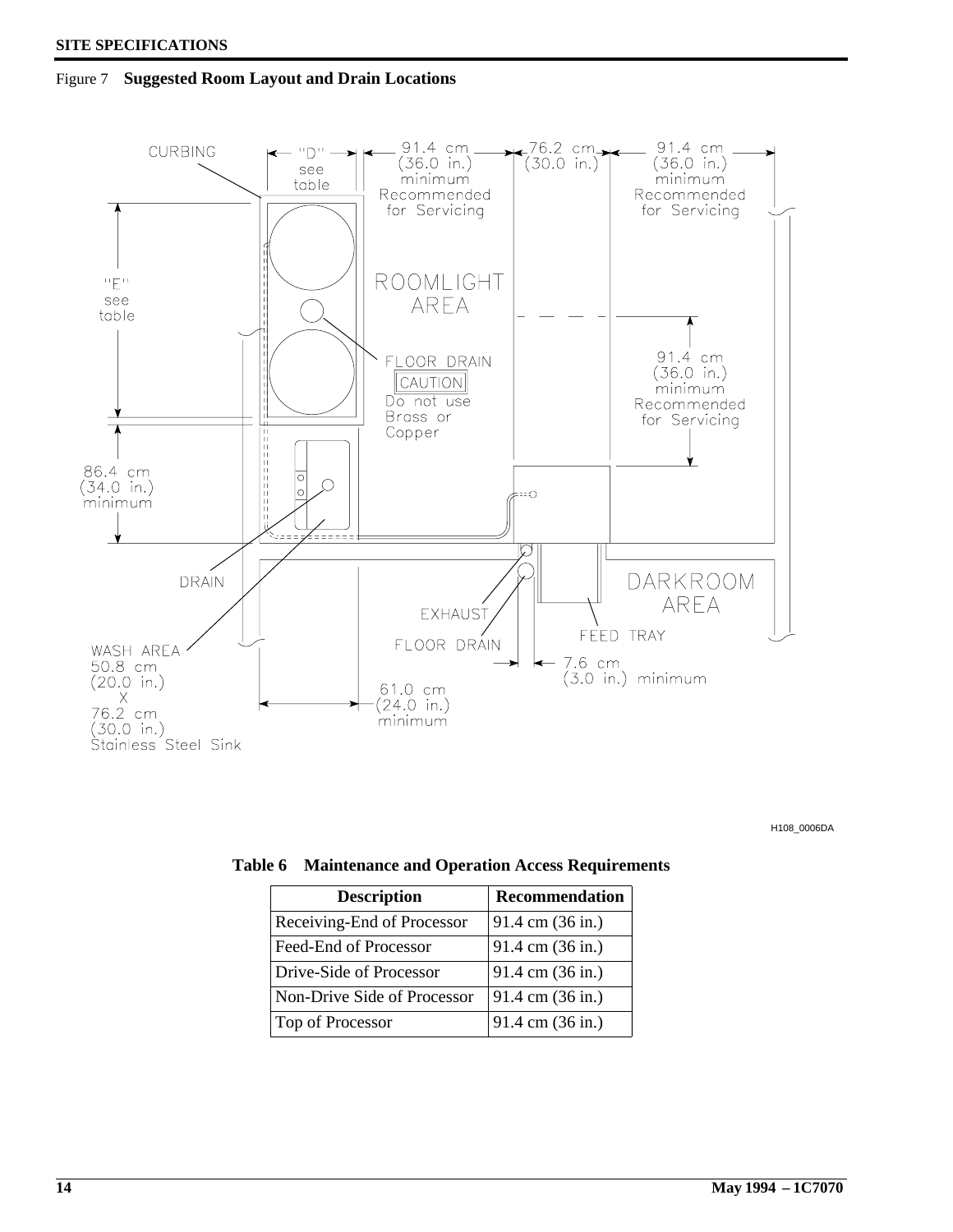

**1C7070 – May 1994 15**

H048\_0090DA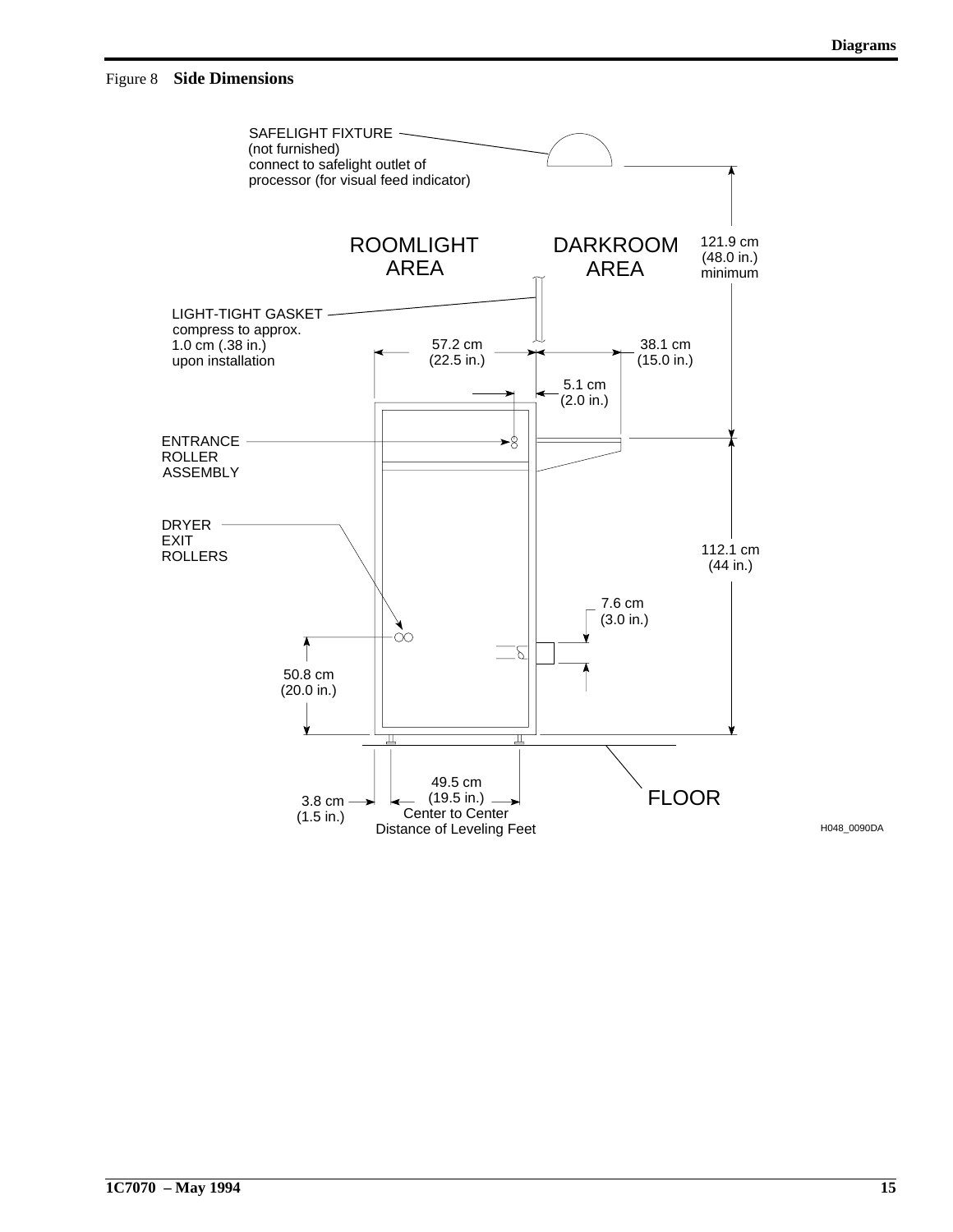#### Figure 9 **Electrical and Water Connections**



**H048\_0089DA** H108\_0009DAA

## **Note**

- Pass service through the wall to the feed-end of the processor in the darkroom. Service controls may be located on either side of the processor for easy accessibility.
- See the Table on Page 17.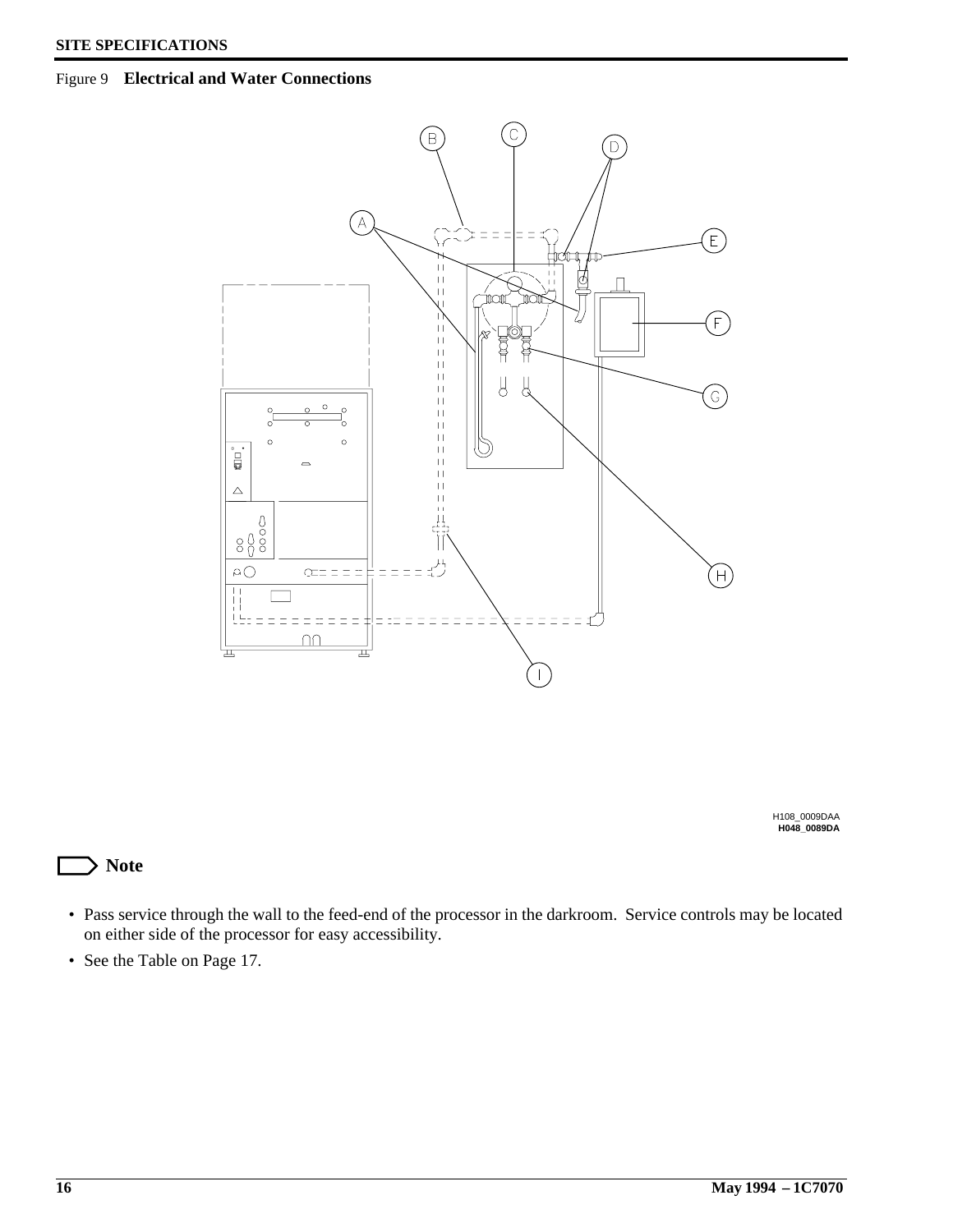| A             | Service Hose - suggested length to reach the Processor and Replenisher Tanks.                                                                                                                                                                                                              |
|---------------|--------------------------------------------------------------------------------------------------------------------------------------------------------------------------------------------------------------------------------------------------------------------------------------------|
| B             | $\frac{1}{2}$ in. NPT Check Valve                                                                                                                                                                                                                                                          |
| $\mathcal{C}$ | Kodak Thermostatic Mixing Valve $\frac{1}{2}$ in. NPT available from Eastman Kodak Company,<br>Part No. 467621. Not supplied with the Processor.<br>Important<br>A mixing valve is not required for the Processor if incoming water temperature is between<br>4° and 29.4°C (40° and 85°F) |
| D             | Shutoff Valves $\frac{1}{2}$ in. NPT. Two additional required. Available from Eastman Kodak Company,<br>Part No. 459981. Not supplied with the Processor.                                                                                                                                  |
| E             | Cold Water Supply $\frac{1}{2}$ in. NPT                                                                                                                                                                                                                                                    |
| $\mathbf{F}$  | 30 AMP - 2 POLE, Thermo-magnetic Circuit Breaker. Locate safe distance from water service.<br>Not supplied with the Processor.                                                                                                                                                             |
| G             | Shut off Valves $\frac{1}{2}$ in. NPT. Two additional required. Available from Eastman Kodak Company,<br>Part No. 459981.                                                                                                                                                                  |
| H             | Hot and Cold Water Supply $\frac{1}{2}$ in. NPT.                                                                                                                                                                                                                                           |
| I             | $\frac{1}{2}$ in. NPT Union. Locate as close to the Processor as possible.                                                                                                                                                                                                                 |

### **Table 7 Electrical and Water Connections, Continued**

 $\Rightarrow$  Note

Г

- The processor is UL listed, CSA certified. Specifications are subject to change without notice.
- Follow local electrical and plumbing codes.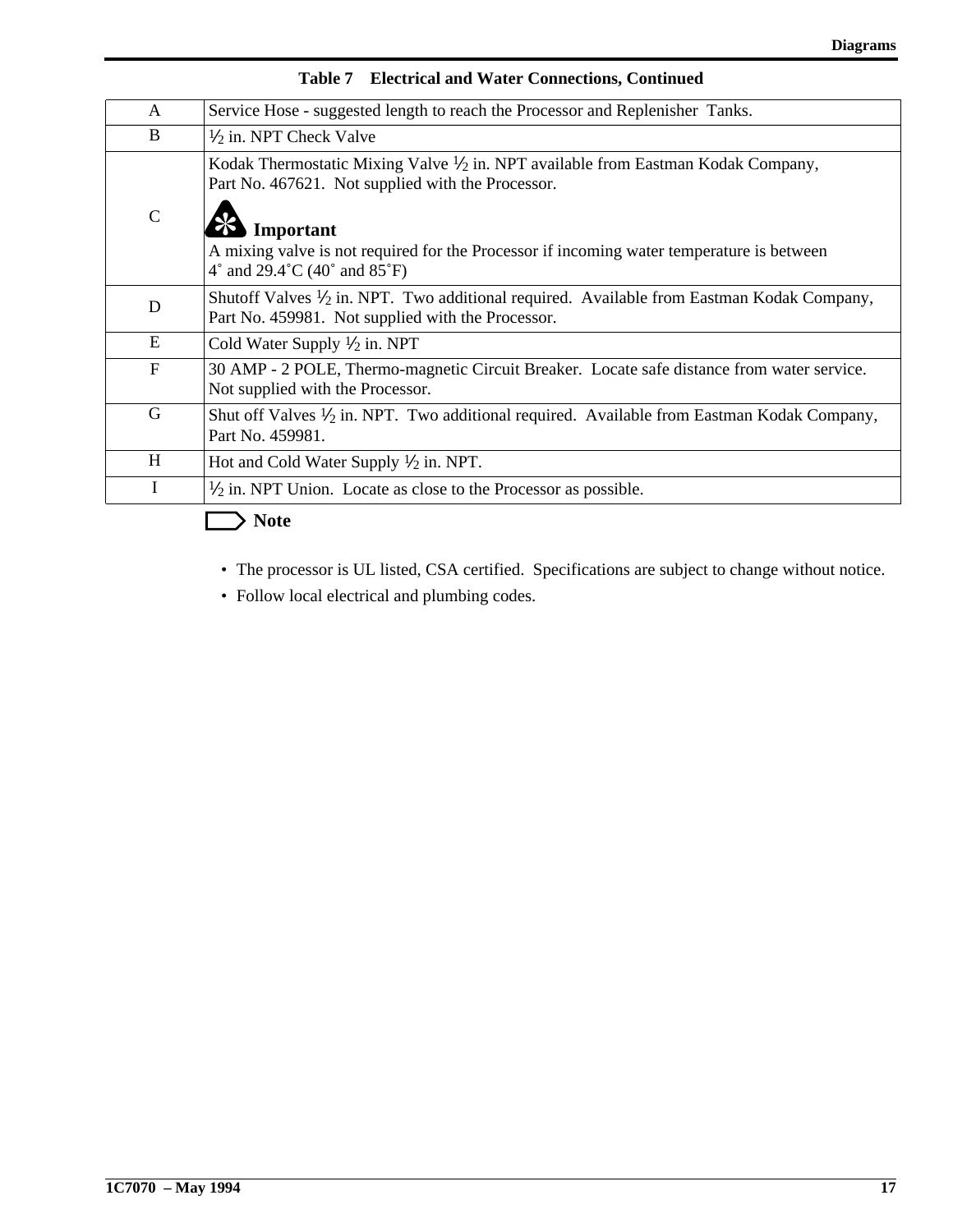#### **SITE SPECIFICATIONS**

#### Figure 10 **New Wall Installation**



- a. If the wall around the opening is straight and exactly perpendicular to the floor, this panel may not be necessary. The wall opening dimensions should match the inside dimensions of the panel opening.
- b. Make sure that the vertical dimension of  $48 \pm \frac{1}{16}$  in. for the wall opening is measured from the finished floor.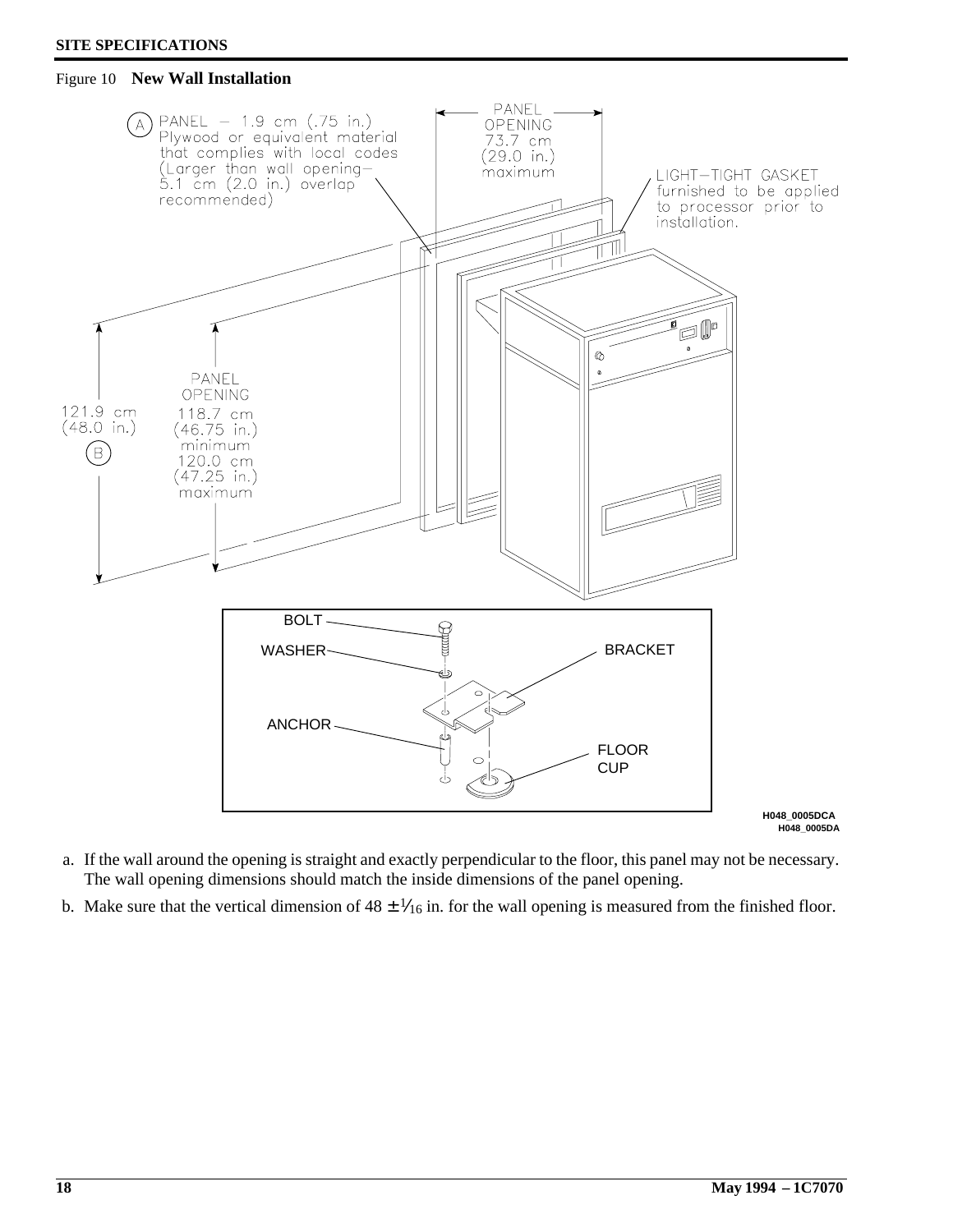Figure 11 **Inlets for Replenisher Tubing**



Figure 12 **Alternate Inlets for Replenisher Tubing**



**H048\_0006DA**